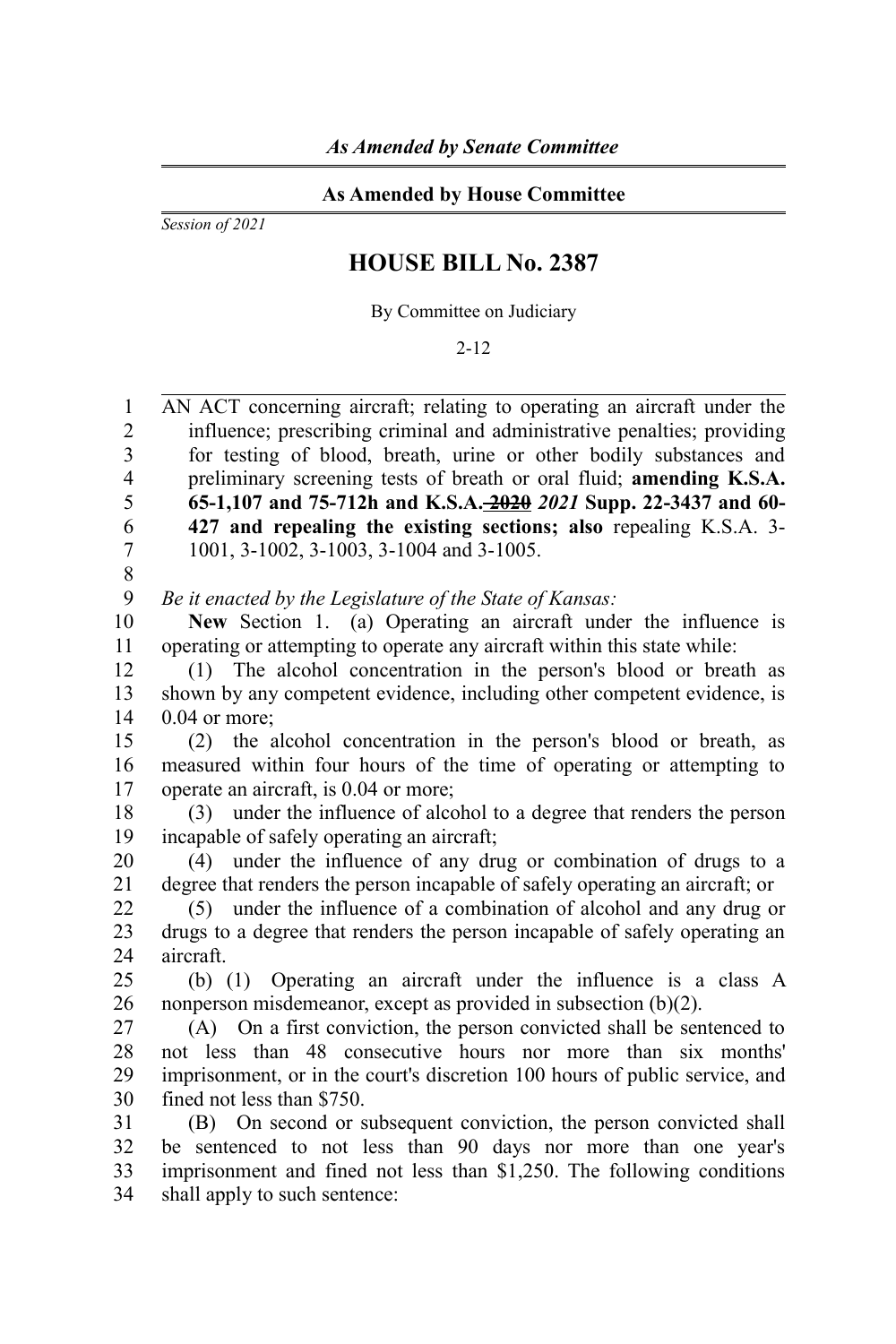(i) As a condition of any probation granted under this subsection, the person shall serve at least 120 hours of confinement. The hours of confinement shall include at least 48 hours *of* imprisonment and otherwise may be served by a combination of: Imprisonment; a work release program, provided *if* such work release program requires such person to return to the confinement at the end of each day in the work release program; or a house arrest program pursuant to K.S.A. 2020 *2021* Supp. 21-6609, and amendments thereto; and 1 2 3 4 5 6 7 8

(ii) (a) if the person is placed into a work release program or placed under a house arrest program for *any portion of* the minimum *of* 120 hours *of* confinement mandated by this subsection, the person shall receive hourfor-hour credit for time served in such program until the minimum sentence is met. If the person is placed into a work release program or placed under a house arrest program for more than the minimum *of* 120 hours *of* confinement mandated by this subsection, the person shall receive hour-for-hour credit for time served in such program *until the minimum of 120 hours of confinement is completed,* and thereafter*,* the person shall receive day-for-day credit for time served in such program unless otherwise ordered by the court; and 9 10 11 12 13 14 15 16 17 18 19

(b) when in a work release program, the person shall only be given credit for the time served in confinement at the end of and continuing to the beginning of the person's work day. When under a house arrest program, the person shall be monitored by an electronic monitoring device that verifies the person's location and shall only be given credit for the time served within the boundaries of the person's residence. 20 21 22 23 24 25

(2) *(A)* Operating an aircraft under the influence is a severity level 6, nonperson felony if the offense occurred while the person convicted-didnot hold a valid pilot license issued by the federal aviation administration. **is prohibited from operating an aircraft:** 26 27 28 29

(A)*(i)* The person convicted shall be sentenced to not less than 90 days nor more than one year's imprisonment and fined \$2,500. The person convicted shall not be eligible for release on probation, suspension or reduction of sentence or parole until the person has served at least 90 days' imprisonment. **By a court order pursuant to this section; or** 30 31 32 33 34

(B)*(ii)* The 90 days' imprisonment mandated by this subsection may be served in a work release program only after such person has served 72 consecutive hours' imprisonment, provided such work release program requires such person to return to confinement at the end of each day in the work release program. The person convicted, if placed into a work release program, shall serve a minimum of 2,160 hours of confinement. Such 2,160 hours of confinement shall be a period of at least 72 consecutive hours of imprisonment followed by confinement hours at the end of and continuing to the beginning of the offender's work day **because such** 35 36 37 38 39 40 41 42 43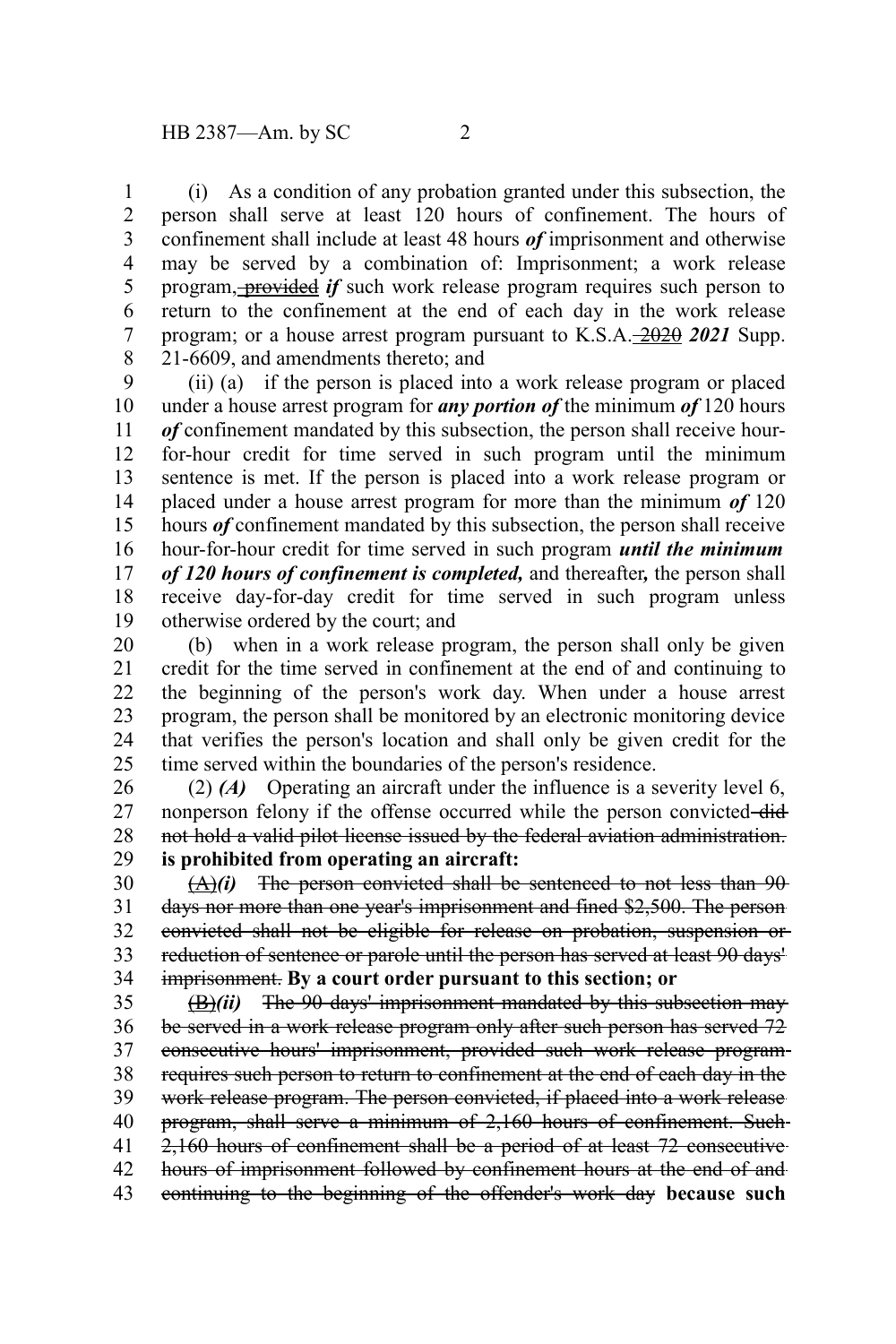**person's pilot license is revoked or suspended by an order of the federal aviation administration for a prior alcohol or drug-related conviction**. 1 2 3

4

*(B) The following conditions shall apply to such sentence:*

*(i) As a condition of any probation granted under this subsection, the person shall serve at least 30 days of confinement. After at least 48 consecutive hours of imprisonment, the remainder of the period of confinement may be served by a combination of: Imprisonment; a work release program, if such work release program requires such person to return to the confinement at the end of each day in the work release program; or a house arrest program pursuant to K.S.A. 2021 Supp. 21- 6609, and amendments thereto; and* 5 6 7 8 9 10 11 12

*(ii) (a) if the person is placed into a work release program or placed under a house arrest program for any portion of the minimum of 30 days of confinement mandated by this subsection, the person shall receive hour-for-hour credit for time served in such program for the first 240 hours of confinement, and thereafter, the person shall receive dayfor-day credit for time served in such program unless otherwise ordered by the court; and* 13 14 15 16 17 18 19

*(b) when in a work release program, the person shall only be given credit for the time served in confinement at the end of and continuing to the beginning of the person's work day. When under a house arrest program, the person shall be monitored by an electronic monitoring device that verifies the person's location and shall only be given credit for the time served within the boundaries of the person's residence.* 20 21 22 23 24 25

(C) The court may place the person convicted under a house arrest program pursuant to K.S.A. 2020 Supp. 21-6609, and amendments thereto, to serve the 90 days' imprisonment mandated by this subsection only after such person has served 72 consecutive hours' imprisonment. The personconvicted, if placed under house arrest, shall be monitored by an electronic monitoring device that verifies the offender's location. The offender shall serve a minimum of 2,160 hours of confinement within the boundaries of the offender's residence. Any exceptions to remaining within the boundaries of the offender's residence provided for in the house arrest agreement shall not be counted as part of the 2,160 hours. 26 27 28 29 30 31 32 33 34 35

(3) As part of the judgment of conviction, the court shall order the person convicted not to operate an aircraft for any purpose for a period of six months from the date of final discharge from the county jail, or the date of payment or satisfaction of such fine, whichever is later or one year from such date on a second conviction. If the court suspends the sentence and places the person on probation as provided by law, the court shall order as one of the conditions of probation that such person not operate an aircraft for any purpose for a period of 30 days from the date of the order on a first 36 37 38 39 40 41 42 43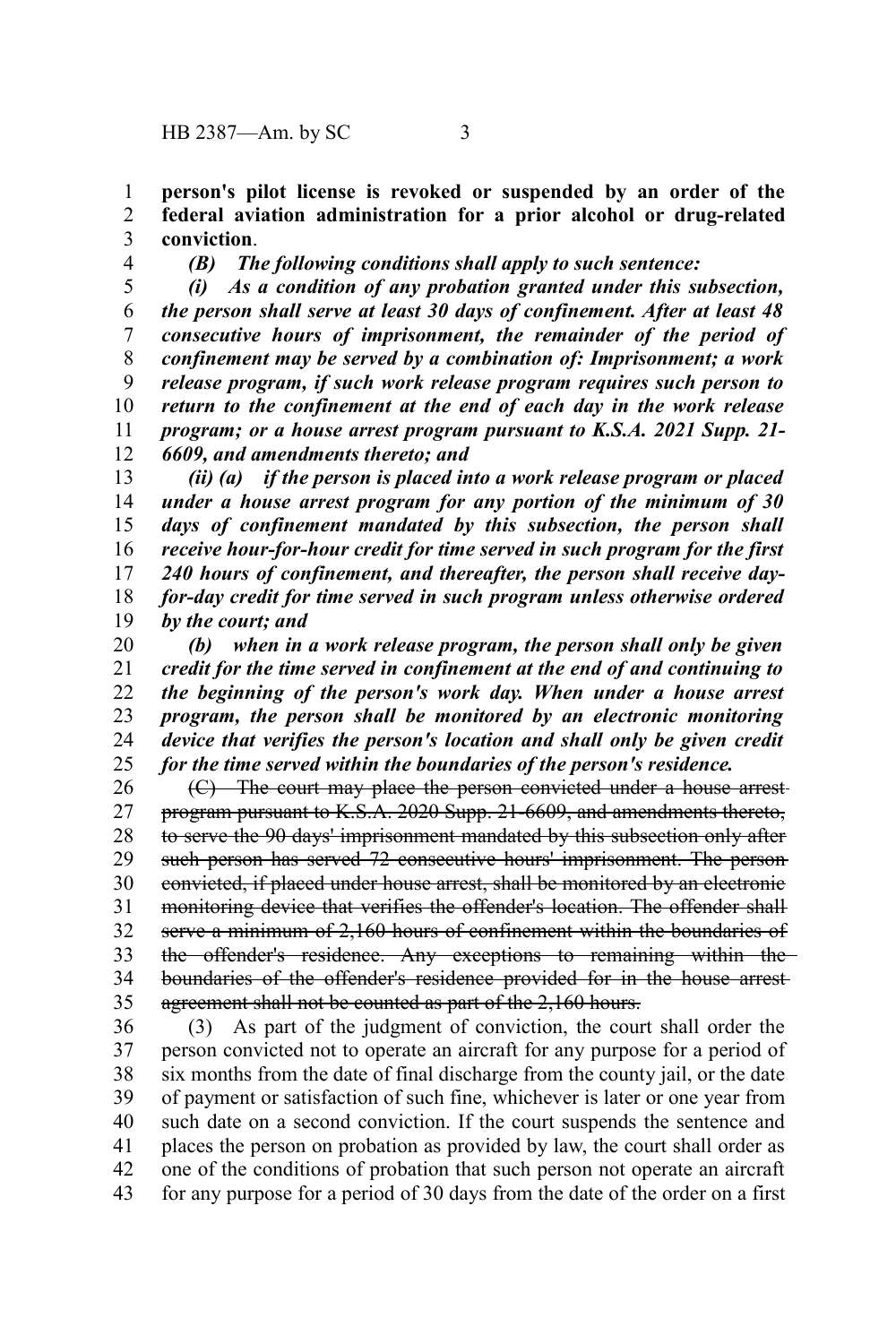conviction or 60 days from the date of the order on a second conviction. 1

(4) For the purpose of determining whether an occurrence is a first, second or subsequent occurrence: 2 3

(A) "Conviction" includes entering into a diversion agreement in lieu of further criminal proceedings on a complaint alleging commission of a crime described in subsection (a); and 4 5 6

(B) it is irrelevant whether an offense occurred before or after conviction or diversion for a previous offense. 7 8

(c) If a person is charged with a violation of subsection  $(a)(4)$  or  $(a)$ (5), the fact that the person is or has been entitled to use the drug under the laws of this state shall not constitute a defense against the charge. 9 10 11

**New** Sec. 2. (a) Any person who operates or attempts to operate an aircraft within this state may be requested, subject to the provisions of sections 1 through 4, and amendments thereto, to submit to one or more tests of the person's blood, breath, urine or other bodily substance to determine the presence of alcohol or drugs. The testing shall include all quantitative and qualitative tests for alcohol and drugs. The test shall be administered at the direction of a law enforcement officer, and the law enforcement officer shall determine which type of test is to be conducted or requested. 12 13 14 15 16 17 18 19 20

(b) (1) One or more tests may be required of a person when, at the time of the request, a law enforcement officer has probable cause to believe the person has committed a violation of section  $(1)(a)$ , and amendments thereto, while having alcohol or drugs in such person's system, and one of the following conditions exists: 21 22 23 24 25

(A) The person has been arrested or otherwise taken into custody for any offense violation of any state statute, county resolution or city ordinance; or 26 27 28

(B) the person has been involved in an aircraft accident or crash resulting in property damage, personal injury or death. 29 30

(2) The law enforcement officer directing administration of the test or tests may act on personal knowledge or on the basis of the collective information available to law enforcement officers involved in the investigation or arrest. 31 32 33 34

(c) Nothing in this section shall be construed to limit the right of a law enforcement officer to conduct any search of a person's breath or other bodily substance, other than blood or urine, incident to a lawful arrest pursuant to the constitution of the United States, nor limit the admissibility at any trial or hearing of alcohol or drug concentration testing results obtained pursuant to such a search. 35 36 37 38 39 40

(d) Nothing in this section shall be construed to limit the right of a law enforcement officer to conduct or obtain a blood or urine test of a person pursuant to a warrant under K.S.A. 22-2502, and amendments 41 42 43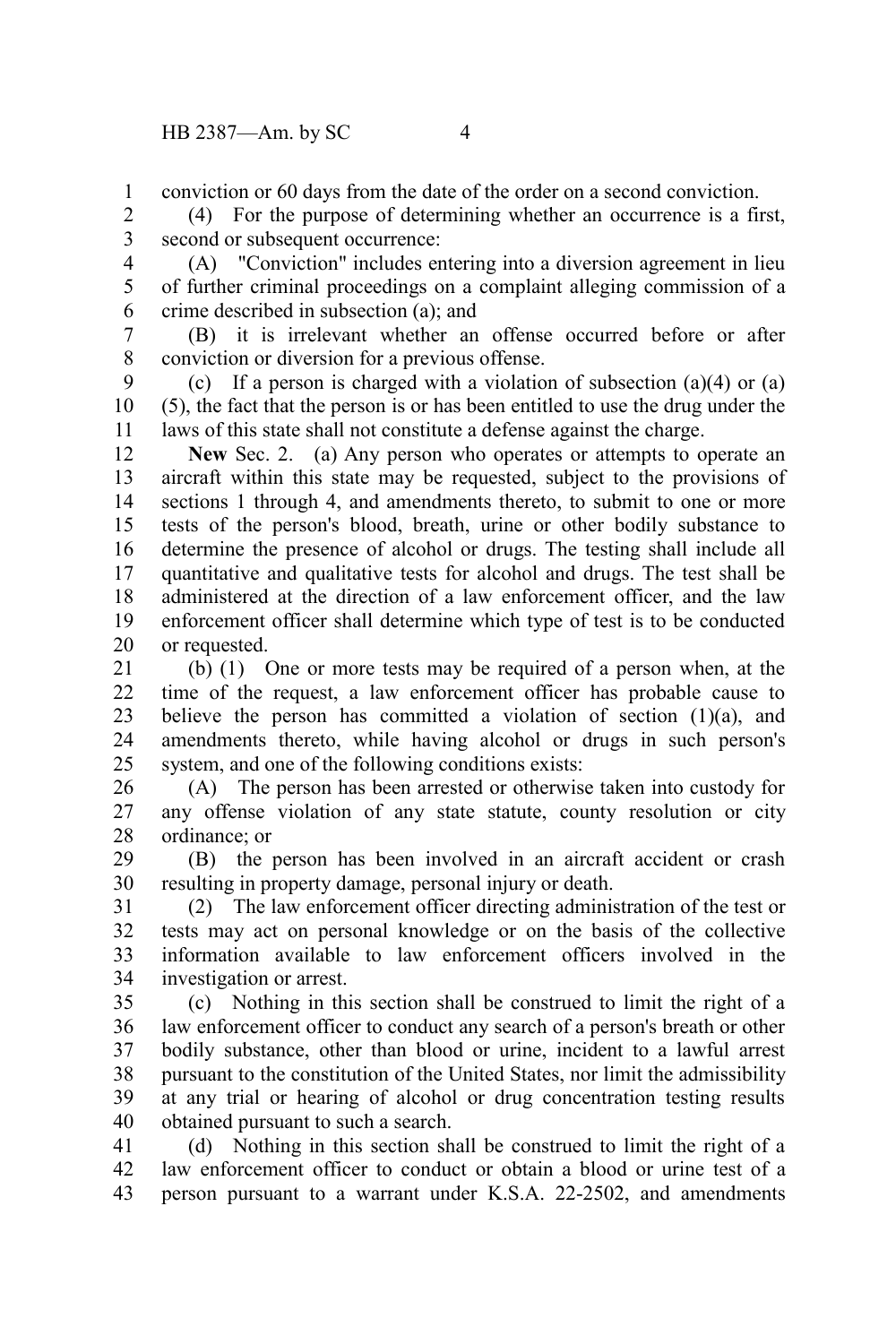thereto, the constitution of the United States or a judicially recognized exception to the search warrant requirement, nor limit the admissibility at any trial or hearing of alcohol or drug concentration testing results obtained pursuant to such a search. 1 2 3 4

(e) A law enforcement officer may direct a medical professional, as described in subsection (f), to draw one or more samples of blood from a person to determine the blood's alcohol or drug concentration if: 5 6 7

(1) The person has given consent and meets the requirements of subsection (b): 8 9

(2) law enforcement has obtained a search warrant authorizing the collection of blood from the person; or 10 11

(3) the person refuses or is unable to consent to, submit to and complete a test, and another judicially recognized exception to the warrant requirement applies. 12 13 14

(f) If a law enforcement officer is authorized to collect one or more tests of blood under this section, the withdrawal of blood at the direction of the officer may be performed only by: 15 16 17

(1) A person licensed to practice medicine and surgery, licensed as a physician assistant or a person acting under the direction of any such licensed person; 18 19 20

21

(2) a registered nurse or a licensed practical nurse;

(3) any qualified medical technician, including, but not limited to, an advanced emergency medical technician or a paramedic, as those terms are defined in K.S.A. 65-6112, and amendments thereto, authorized by medical protocol; or  $22$ 23 24 25

26

(4) a phlebotomist.

(g) When so directed by a law enforcement officer through a written statement, the medical professional shall withdraw the sample of blood as soon as practical and shall deliver the sample to the law enforcement officer or another law enforcement officer as directed by the requesting law enforcement officer as soon as practical, provided the collection of the sample does not jeopardize the person's life, cause serious injury to the person or seriously impede the person's medical assessment, care or treatment. The medical professional authorized in this section to withdraw the blood and the medical care facility where the blood is drawn may act on good faith that the requirements have been met for directing the withdrawal of blood once presented with the written statement provided for under this subsection. The medical professional shall not require the person that is the subject of the test or tests to provide any additional consent or sign any waiver form. In such a case, the person authorized to withdraw blood and the medical care facility shall not be liable in any action alleging lack of consent or lack of informed consent. Such sample or samples shall be an independent sample and not be a portion of a 27 28 29 30 31 32 33 34 35 36 37 38 39 40 41 42 43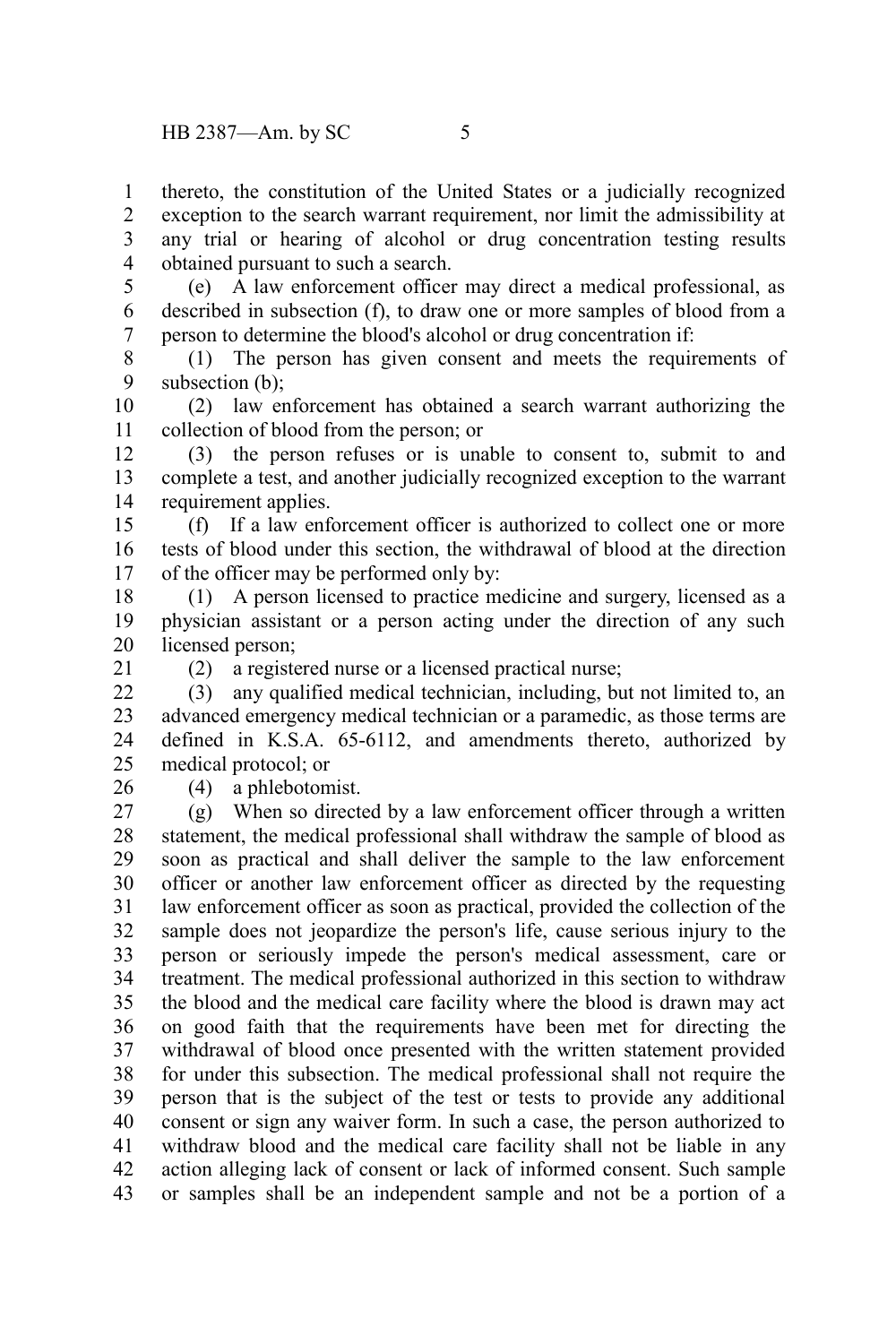sample collected for medical purposes. The person collecting the blood sample shall complete the collection portion of a document if provided by law enforcement. 1 2 3

(h) If a person must be restrained to collect the sample pursuant to this section, law enforcement shall be responsible for applying any such restraint utilizing acceptable law enforcement restraint practices. The restraint shall be effective in controlling the person in a manner not to jeopardize the person's safety or that of the medical professional or attending medical or healthcare staff during the drawing of the sample and without interfering with medical treatment. 4 5 6 7 8 9 10

(i) (1) If a law enforcement officer is authorized to collect one or more tests of urine, the collection of the urine sample shall be supervised by: 11 12 13

(A) A person licensed to practice medicine and surgery, licensed as a physician assistant or a person acting under the direction of any such licensed person; 14 15 16

(B) a registered nurse or a licensed practical nurse; or

(C) a law enforcement officer of the same sex as the person being tested. 18 19

(2) The collection of the urine sample shall be conducted out of the view of any person other than the person supervising the collection of the sample and the person being tested, unless the right to privacy is waived by the person being tested. When possible, the supervising person shall be a law enforcement officer. 20 21 22 23 24

(3) The results of qualitative testing for drug presence shall be admissible in evidence and questions of accuracy or reliability shall go to the weight rather than the admissibility of the evidence.  $25$ 26 27

(4) If the person is medically unable to provide a urine sample in such manner due to the injuries or treatment of the injuries, the same authorization and procedure as used for the collection of blood in subsections (g) and (i) shall apply to the collection of a urine sample. 28 29 30 31

(j) No law enforcement officer who is acting in accordance with this section shall be liable in any civil or criminal proceeding involving the action. 32 33 34

(k) The person's refusal shall be admissible in evidence against the person at any trial on a charge arising out of the alleged operation or attempted operation of an aircraft while under the influence of alcohol or drugs, or a combination of alcohol and any drug or drugs. 35 36 37 38

(l) No test shall be suppressed because of irregularities not affecting the substantial rights of the accused in the consent or notice authorized pursuant to this section. 39 40 41

(m) Nothing in this section shall be construed to limit the admissibility at any trial of alcohol or drug concentration testing results 42 43

17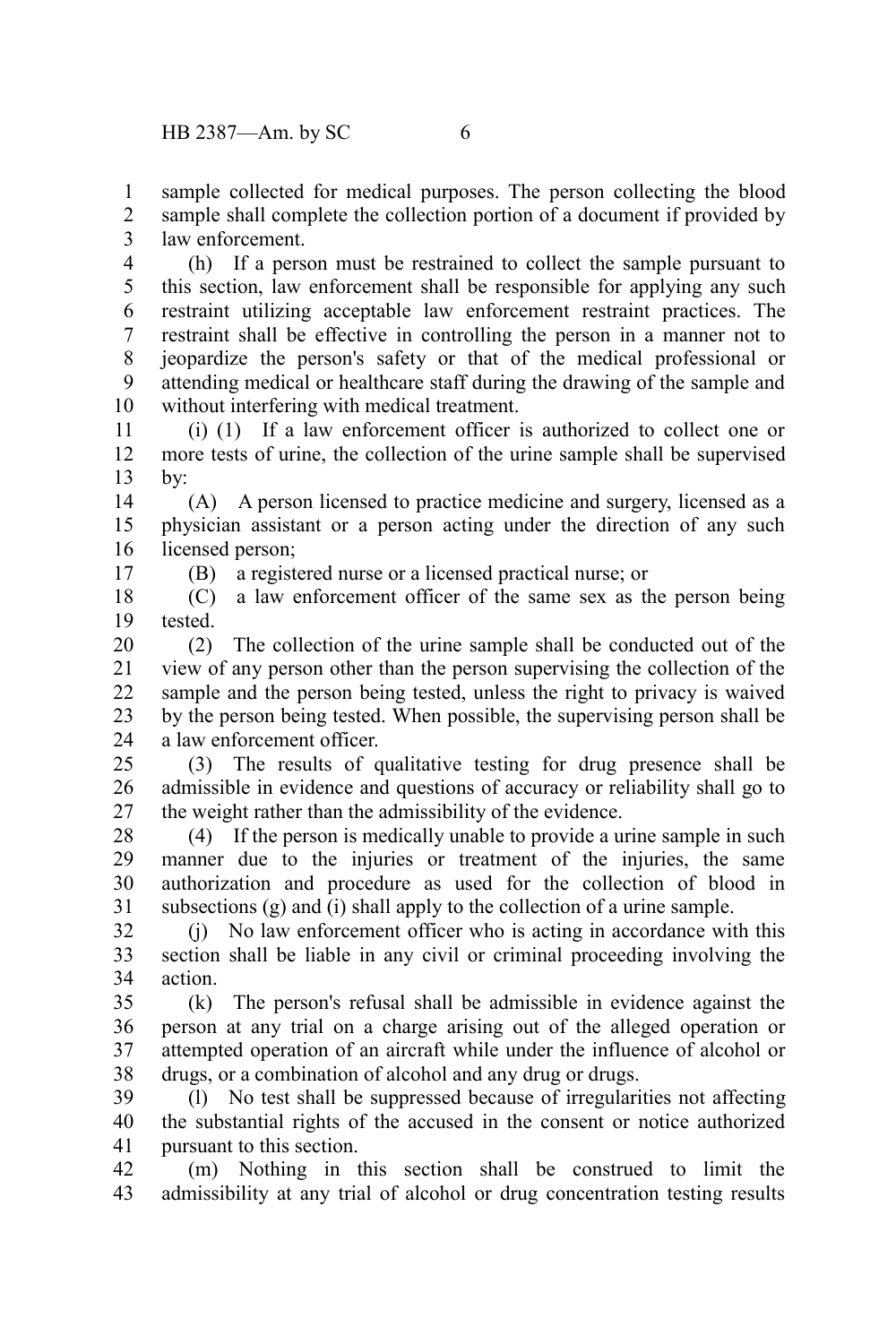obtained pursuant to a search warrant or other judicially recognized exception to the warrant requirement. 1 2

(n) Upon the request of any person submitting to testing under this section, a report of the results of the testing shall be made available to such person when available. 3 4 5

(o) The person tested shall have a reasonable opportunity to have an additional chemical test by a physician of such person's own choosing. If the law enforcement officer refuses to permit such additional chemical test to be taken, the original test shall not be competent evidence. 6 7 8 9

(p) **(1) The testing and method of testing consented to under this section shall not be considered to have been conducted for any medical care or treatment purpose. The results of such test, the person's name whose bodily substance is drawn or tested, the location of the test or procedure, the names of all health care providers and personnel who participated in the procedure or test and the date and time of the test or procedure are required by law to be provided to the requesting law enforcement officer or the law enforcement officer's designee after the requesting law enforcement officer has complied with this section.** 10 11 12 13 14 15 16 17 18

**(2) All costs of conducting any procedure or test requested by a law enforcement agency and authorized by this section, including the costs of the evidence collection kits, shall be charged to and paid by the county where the alleged offense was committed. Such county may be reimbursed such costs upon the costs being paid by the defendant as court costs assessed pursuant to K.S.A. 28-172a, and amendments thereto.** 19 20 21 22 23 24 25

**(3) The cost assessed under this section shall be the then-current medicaid rate for any such procedure or test, or both.** 26 27

**(4) Notwithstanding any other law to the contrary, the collection and delivery of the sample and required information to the law enforcement officer pursuant to this section shall not be subject to the physician-patient privilege or any other law that prohibits the transfer, release or disclosure of the sample or of the required information.** 28 29 30 31 32 33

**(q) No medical care facility, clinical laboratory, medical clinic, other medical institution, person licensed to practice medicine or surgery, person acting under the direction of any such licensed person, licensed physician assistant, registered nurse, licensed practical nurse, medical technician, paramedic, advanced emergency medical technician, phlebotomist, healthcare provider or person who participates in good faith in the obtaining, withdrawal, collection or testing of blood, breath, urine or other bodily substance at the direction of a law enforcement officer pursuant to this section, or as otherwise authorized by law, shall incur any civil, administrative or** 34 35 36 37 38 39 40 41 42 43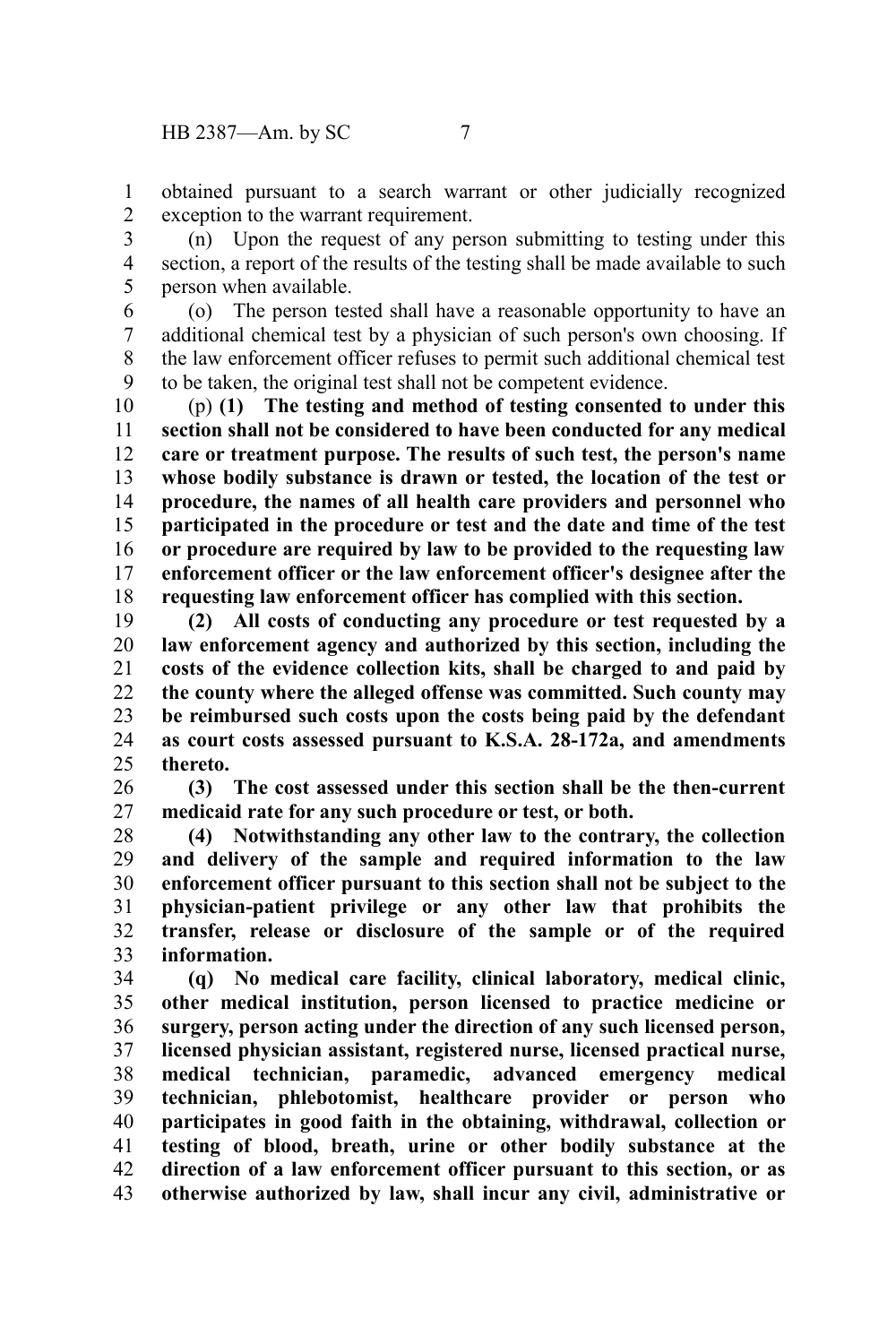## **criminal liability as a result of such participation, regardless of whether or not the patient resisted or objected to the administration of the procedure or test.** 1 2 3

**(r)** Sections 1 through 4, and amendments thereto, are remedial law and shall be liberally construed to promote public health, safety and welfare. 4 5 6

**New** Sec. 3. (a) A law enforcement officer may request a person who is operating or attempting to operate an aircraft within this state to submit to a preliminary screening test of the person's breath or oral fluid, or both, if the officer has reasonable suspicion to believe the person has been operating or attempting to operate an aircraft while under the influence of alcohol or drugs, or a combination of alcohol and any drug or drugs. 7 8 9 10 11 12

(b) If the person submits to the test, the results shall be used for the purpose of assisting law enforcement officers in determining whether an arrest should be made and whether to request the tests authorized by section 2, and amendments thereto. A law enforcement officer may arrest a person based in whole or in part upon the results of a preliminary screening test. Such results shall not be admissible in any civil or criminal action concerning the operation of or attempted operation of an aircraft except to aid the court in determining a challenge to the validity of the arrest or the validity of the request to submit to a test pursuant to section 2, and amendments thereto. Following the preliminary screening test, additional tests may be requested pursuant to section 2, and amendments thereto. 13 14 15 16 17 18 19 20 21 22 23 24

(c) Any preliminary screening of a person's breath shall be conducted with a device approved pursuant to K.S.A. 65-1,107, and amendments thereto. Any preliminary screening of a person's oral fluid shall be conducted in accordance with rules and regulations, if any, approved pursuant to K.S.A. 75-712h, and amendments thereto. 25 26 27 28 29

**New** Sec. 4. As used in sections 1 through 4, and amendments thereto: 30 31

(a) "Alcohol concentration" means the number of grams of alcohol per 100 milliliters of blood or per 210 liters of breath. 32 33

(b) "Drug" includes toxic vapors as such term is defined in K.S.A. 2020 *2021* Supp. 21-5712, and amendments thereto. 34 35

(c) "Imprisonment" includes any restrained environment in which the court and law enforcement agency intend to retain custody and control of a defendant and such environment has been approved by the board of county commissioners or the governing body of a city. 36 37 38 39

(d) "Law enforcement officer" means the same as in  $K.S.A. -2020$ *2021* Supp. 21-5111, and amendments thereto, and includes any person authorized by law to make an arrest on a military reservation for an act which would constitute a violation of section 1, and amendments thereto, 40 41 42 43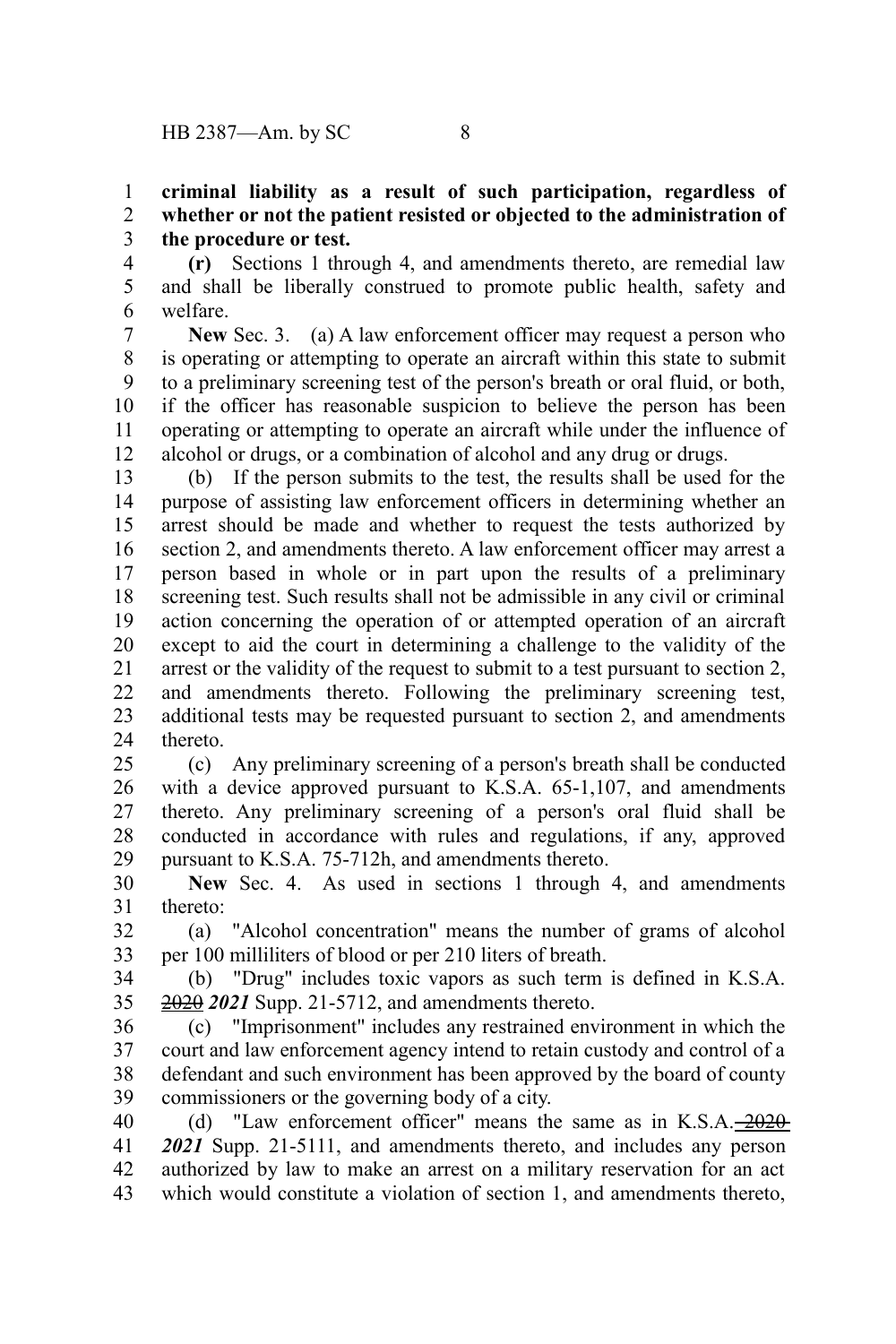if committed off a military reservation in this state. 1

2

(e) "Other competent evidence" includes: (1) Alcohol concentration tests obtained from samples taken four 3

4 5

hours or more after the operation or attempted operation of an aircraft; and (2) readings obtained from a partial alcohol concentration test on a breath testing machine. 6

(f) "Test refusal" refers to a person's failure to submit to or complete any test of the person's blood, breath, urine or other bodily substance, other than a preliminary screening test, in accordance with section 2, and amendments thereto, and includes refusal of any such test on a military reservation. 7 8 9 10 11

**Sec. 5. K.S.A. 2020** *2021* **Supp. 22-3437 is hereby amended to read as follows: 22-3437. (a) (1) In any hearing or trial, a report concerning forensic examinations and certificate of forensic examination executed pursuant to this section shall be admissible in evidence if the report and certificate are prepared and attested by a criminalist or other employee of the Kansas bureau of investigation, Kansas highway patrol, Johnson County sheriff's laboratory, Sedgwick County regional forensic science center, or any laboratory of the federal bureau of investigation, federal postal inspection service, federal bureau of alcohol, tobacco and firearms or federal drug enforcement administration. If the examination involves a breath test for alcohol content, the report must also be admissible pursuant to K.S.A. 8-1001, and amendments thereto,** *or section 2, and amendments thereto,* **and be conducted by a law enforcement officer or other person who is certified by the department of health and environment as a breath test operator as provided by K.S.A. 65-1,107 et seq***.***, and amendments thereto.** 12 13 14 15 16 17 18 19 20 21 22 23 24 25 26 27 28

**(2) Upon the request of any law enforcement agency, such person as provided in paragraph (1) performing the analysis shall prepare a certificate. Such person shall sign the certificate under oath and shall include in the certificate an attestation as to the result of the analysis. The presentation of this certificate to a court by any party to a proceeding shall be evidence that all of the requirements and provisions of this section have been complied with. This certificate shall be supported by a written declaration pursuant to K.S.A. 53-601, and amendments thereto, or shall be sworn to before a notary public or other person empowered by law to take oaths and shall contain a statement establishing the following: The type of analysis performed; the result achieved; any conclusions reached based upon that result; that the subscriber is the person who performed the analysis and made the conclusions; the subscriber's training or experience to perform the analysis; the nature and condition of the equipment used;** 29 30 31 32 33 34 35 36 37 38 39 40 41 42 43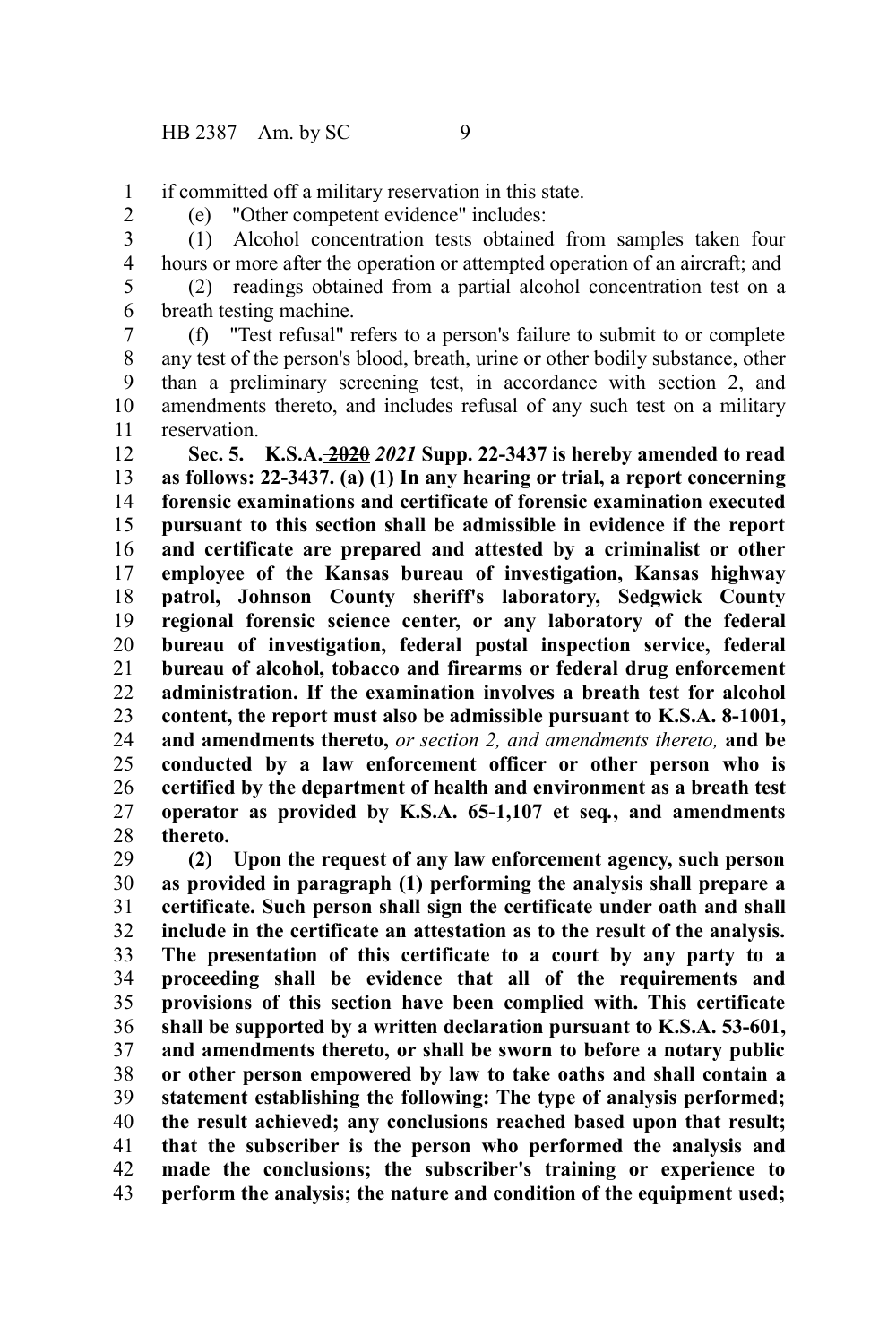**and the certification and foundation requirements for admissibility of breath test results, when appropriate. When properly executed, the certificate shall, subject to the provisions of paragraph (3) and notwithstanding any other provision of law, be admissible evidence of the results of the forensic examination of the samples or evidence submitted for analysis and the court shall take judicial notice of the signature of the person performing the analysis and of the fact that such person is that person who performed the analysis.** 1 2 3 4 5 6 7 8

**(3) Whenever a party intends to proffer in a criminal or civil proceeding, a certificate executed pursuant to this section, notice of an intent to proffer that certificate and the reports relating to the analysis in question, including a copy of the certificate, shall be conveyed to the opposing party or parties at least 21 days before the beginning of a hearing where the proffer will be used. An opposing party who intends to object to the admission into evidence of a certificate shall give notice of objection and the grounds for the objection within 14 days upon receiving the adversary's notice of intent to proffer the certificate. Whenever a notice of objection is filed, admissibility of the certificate shall be determined not later than two days before the beginning of the trial. A proffered certificate shall be admitted in evidence unless it appears from the notice of objection and grounds for that objection that the conclusions of the certificate, including the composition, quality or quantity of the substance submitted to the laboratory for analysis or the alcohol content of a blood or breath sample will be contested at trial. A failure to comply with the time limitations regarding the notice of objection required by this section shall constitute a waiver of any objections to the admission of the certificate. The time limitations set forth in this section may be extended upon a showing of good cause.** 9 10 11 12 13 14 15 16 17 18 19 20 21 22 23 24 25 26 27 28 29

**(b) (1) In any hearing or trial where there is a report concerning** forensic examinations from a person as provided in paragraph (1) of **subsection (a)***(1)***, district and municipal courts may, upon request of either party, use two-way interactive video technology, including internet-based videoconferencing, to take testimony from that person if the testimony is in relation to the report.** 30 31 32 33 34 35

**(2) The use of any two-way interactive video technology must be in accordance with any requirements and guidelines established by the office of judicial administration, and all proceedings at which such technology is used in a district court must be recorded verbatim by the court.** 36 37 38 39 40

**Sec. 6. K.S.A. 2020** *2021* **Supp. 60-427 is hereby amended to read as follows: 60-427. (a) As used in this section:** 41 42

**(1) "Patient" means a person who, for the sole purpose of** 43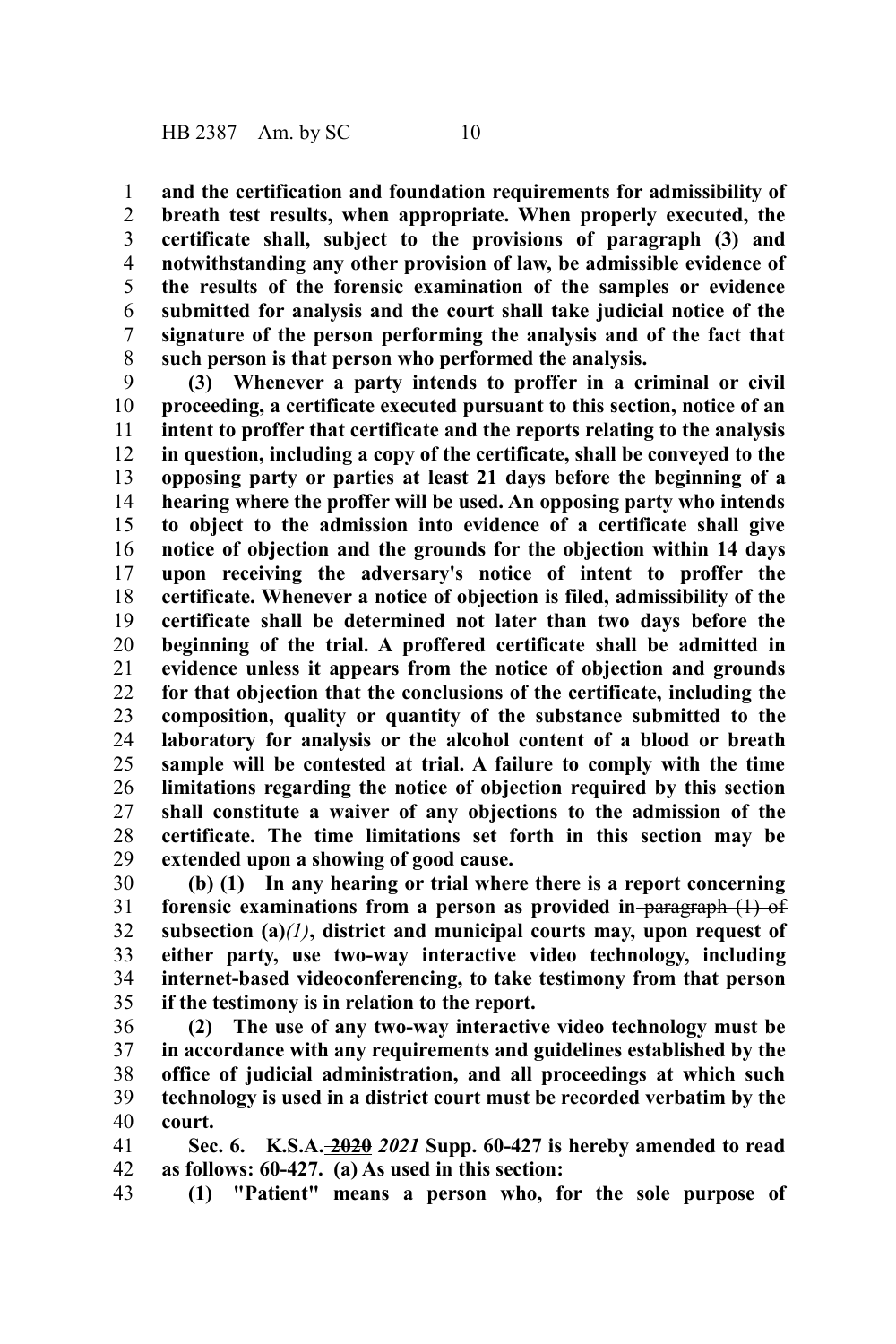**securing preventive, palliative, or curative treatment, or a diagnosis preliminary to such treatment, of such person's physical or mental condition, consults a physician, or submits to an examination by a physician.** 1 2 3 4

**(2) "Physician" means a person licensed or reasonably believed by the patient to be licensed to practice medicine or one of the healing arts as defined in K.S.A. 65-2802, and amendments thereto, in the state or jurisdiction in which the consultation or examination takes place.** 5 6 7 8 9

**(3) "Holder of the privilege" means the patient while alive and not under guardianship or conservatorship or the guardian or conservator of the patient, or the personal representative of a deceased patient.** 10 11 12 13

**(4) "Confidential communication between physician and patient" means such information transmitted between physician and patient, including information obtained by an examination of the patient, as is transmitted in confidence and by a means which, so far as the patient is aware, discloses the information to no third persons other than those reasonably necessary for the transmission of the information or the accomplishment of the purpose for which it is transmitted.** 14 15 16 17 18 19 20

**(b) Except as provided by subsections (c), (d), (e) and (f), a person, whether or not a party, has a privilege in a civil action or in a prosecution for a misdemeanor, other than a prosecution for a violation of K.S.A. 8-2,144 or 8-1567, and amendments thereto, or a city ordinance or county resolution which prohibits the acts prohibited by those statutes, to refuse to disclose, and to prevent a witness from disclosing, a communication, if the person claims the privilege and the judge finds that: (1) The communication was a confidential communication between patient and physician; (2) the patient or the physician reasonably believed the communication necessary or helpful to enable the physician to make a diagnosis of the condition of the patient or to prescribe or render treatment therefor; (3) the witness (i) is the holder of the privilege, (ii) at the time of the communication was the physician or a person to whom disclosure was made because reasonably necessary for the transmission of the communication or for the accomplishment of the purpose for which it was transmitted or (iii) is any other person who obtained knowledge or possession of the communication as the result of an intentional breach of the physician's duty of nondisclosure by the physician or the physician's agent or servant; and (4) the claimant is the holder of the privilege or a person authorized to claim the privilege for the holder of the privilege.** 21 22 23 24 25 26 27 28 29 30 31 32 33 34 35 36 37 38 39 40 41

**(c) There is no privilege under this section as to any relevant communication between the patient and the patient's physician: (1)** 42 43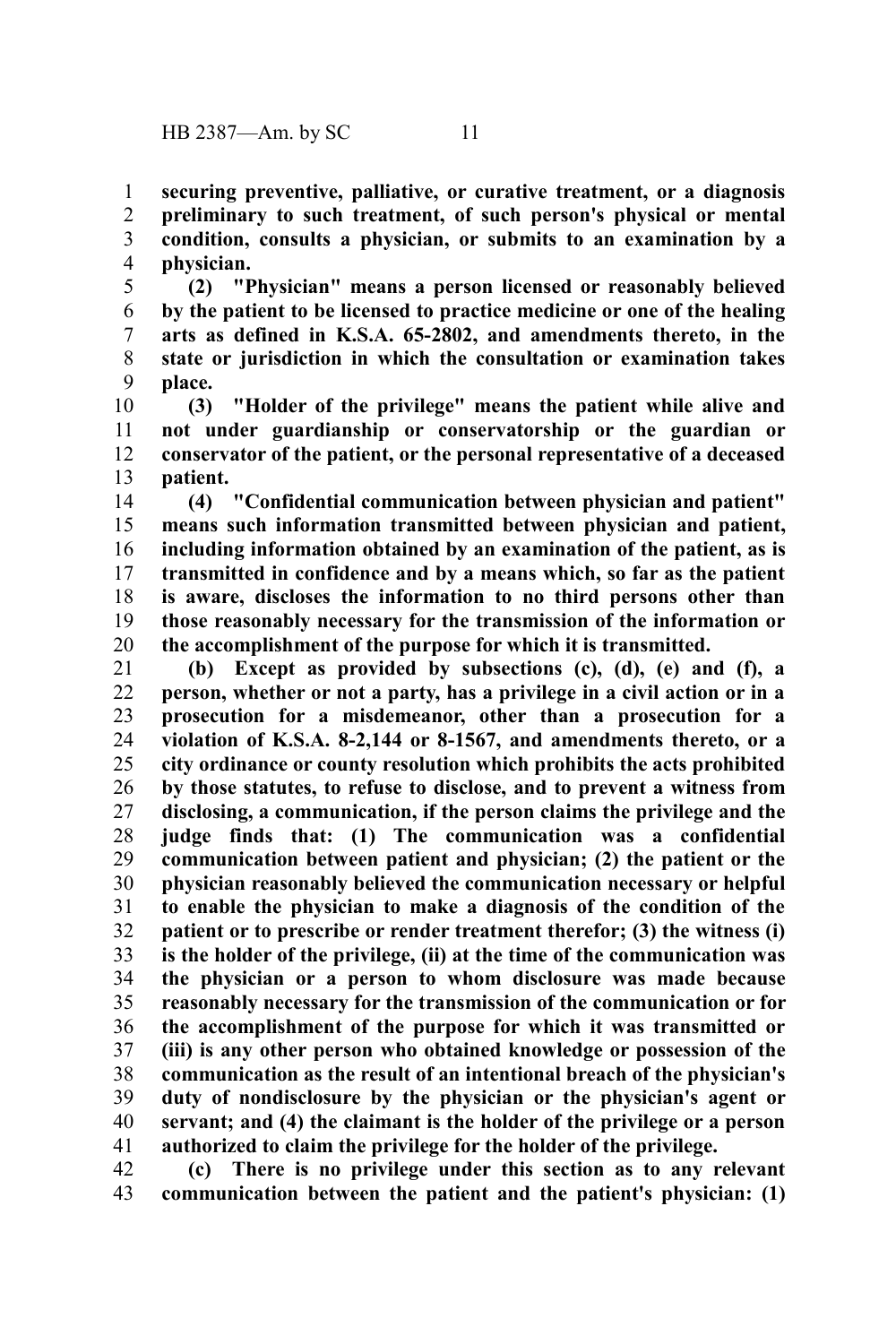**Upon an issue of the patient's condition in an action to commit the patient or otherwise place the patient under the control of another or others because of alleged incapacity or mental illness, in an action in which the patient seeks to establish the patient's competence or in an action to recover damages on account of conduct of the patient which constitutes a criminal offense other than a misdemeanor; (2) upon an issue as to the validity of a document as a will of the patient; or (3) upon an issue between parties claiming by testate or intestate succession from a deceased patient.** 1 2 3 4 5 6 7 8 9

**(d) There is no privilege under this section in an action in which the condition of the patient is an element or factor of the claim or defense of the patient or of any party claiming through or under the patient or claiming as a beneficiary of the patient through a contract to which the patient is or was a party.** 10 11 12 13 14

**(e) There is no privilege under this section: (1) As to blood drawn at the request of a law enforcement officer pursuant to K.S.A. 8-1001, and amendments thereto***, or section 2, and amendments thereto***; and (2) as to information which the physician or the patient is required to report to a public official or as to information required to be recorded in a public office, unless the statute requiring the report or record specifically provides that the information shall not be disclosed.** 15 16 17 18 19 20 21

**(f) No person has a privilege under this section if the judge finds that sufficient evidence, aside from the communication has been introduced to warrant a finding that the services of the physician were sought or obtained to enable or aid anyone to commit or to plan to commit a crime or a tort, or to escape detection or apprehension after the commission of a crime or a tort.** 22 23 24 25 26 27

**(g) A privilege under this section as to a communication is terminated if the judge finds that any person while a holder of the privilege has caused the physician or any agent or servant of the physician to testify in any action to any matter of which the physician or the physician's agent or servant gained knowledge through the communication.** 28 29 30 31 32 33

**(h) Providing false information to a physician for the purpose of obtaining a prescription-only drug shall not be a confidential communication between physician and patient and no person shall have a privilege in any prosecution for unlawfully obtaining or distributing a prescription-only drug under K.S.A. 2020** *2021* **Supp. 21-5708, and amendments thereto.** 34 35 36 37 38 39

**Sec. 7. K.S.A. 65-1,107 is hereby amended to read as follows: 65- 1,107. The secretary of health and environment may adopt rules and regulations establishing:** 40 41 42

**(a) The procedures, testing protocols and qualifications of** 43